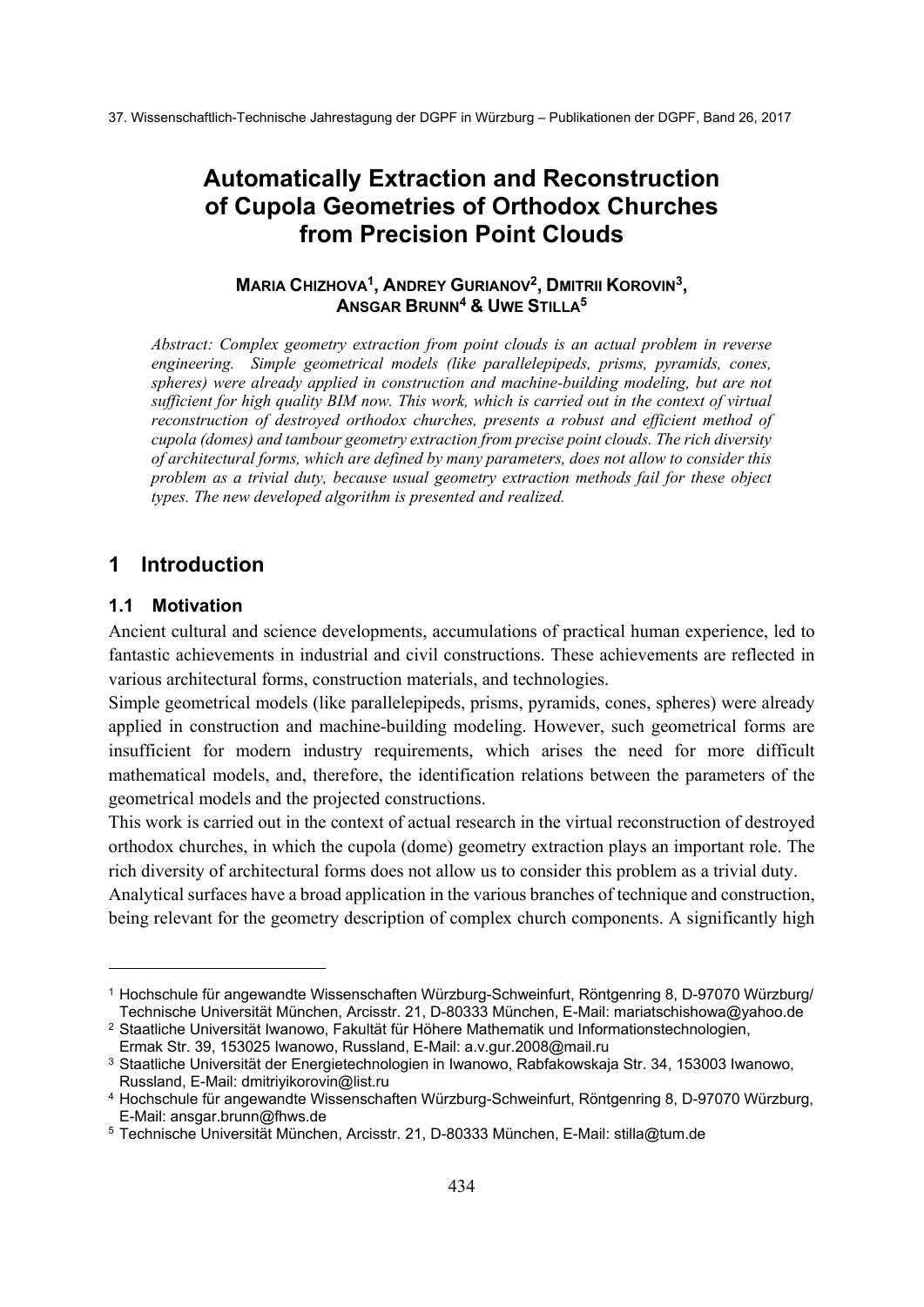number of parameters, which complicate a geometry detection task from a point cloud, defines such kind of surfaces.

The aim of this work is the development of a robust method of automatically dome geometry extraction from precision point clouds.

## **1.2 Related works**

Complex geometry extraction from point clouds is a current problem in reverse engineering, that is considered in many articles. Due to the huge number of parameters in the context of big data problems, which is relevant for point clouds, the usual geometry extraction methods (e.g. extraction of geometrical primitives with Hough Transform or RANSAC) fail in this case. Moreover, our research object cannot be approximated with geometrical primitives in most cases (unlike to e.g. ALBY & GRUSSENMEYER 2012).

The mathematical construction of complex surfaces is one of the main objectives in engineering geometry. Different mathematical models and aspects of curve and complex surface approximation from point clouds are represented in BUREICK et al. (2016).

A spline interpolation is very common in point cloud processing (e.g. thin plate spline in non-rigid texture mapping procedure (FAN et al. 2012)) and curve fitting (WANG et al. 2004). BARAZZETTI et al. (2016) presents a modelling of bridges by NURBS surfaces. B-spline curves are extracted from an input point cloud, using its point subsets as control points for a curve approximation. B-spline basis functions are defined on the knot vector, which is a non-decreasing sequence of real numbers with external elements, the knots. BELYAEVA (2014) deals in her PhD-Thesis with a development of mathematical surface models (vector/matrix models) and surface transformation algorithms for practical tasks with an application of computer geometry. In particularly, the construction of domes in orthogonal and cylinder coordinate systems and its approximation with cubic spline is considered.

However, an important modeling objective in the context of geometry detection from big point clouds is the determination of the minimal number of parameters, which describe necessary variations of dome geometries. Therefore, the extraction of significant information (e.g. features points) is a crucial task.

RUSU et al.(2008) developed a point descriptor, identifying points on planar, round, linear surfaces. In BUENO et al. (2016) the key points are detected using entropy values by planarity and curvature change. In GEVAERT et al. 2016 a maximal height difference, its standard deviation and number of points per bin are estimated, solving for key point extraction of an input point cloud. The bins have been defined from the geographical grid determined by a orthomosaic. Some algorithm, which are suitable for feature point detection in 2D images (Harris detector (HARRIS & STEPHENS 1988), SIFT (LOWE 1999; LOWE 2004)) are applicable for 3D point clouds, too.

There are some program applications allowing a semi-automatic modeling of architectural forms, in which the model parameters of the structure elements are estimated from user defined keypoints (KIVILCIM & DURAN 2016). Such approaches basis on an a priori created library of architectural elements (DORE et al. 2015). DORE et al.(2015) estimated and reconstructed destroyed architectural elements (domes and tambours) from horizontal cuts, according to a model from elements library.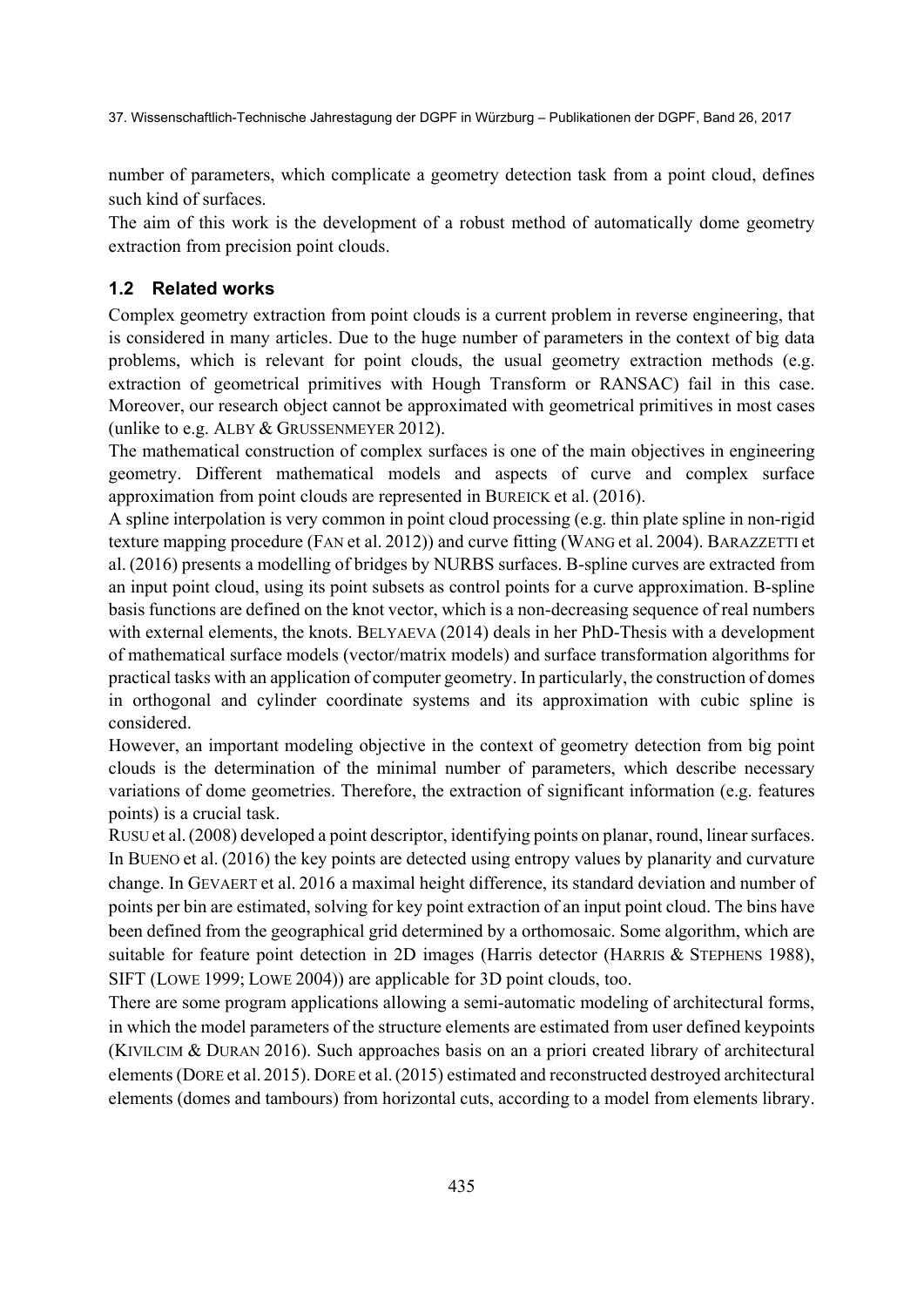CANCIANI et al. (2015) used point cloud cuts to extract key points and estimate a mathematical model of architectural elements for its further "path-wise" reconstruction.

According to our objectives, we want to provide a complex form reconstruction algorithm using a minimal parameter set, that will be suitable for incomplete data, too.

# **2 Method**

The proposed method can be divided in two steps – dome block segmentation and dome/tambour geometry extraction. The second step is in the focus of this article and will be described according to the research object.

#### **2.1 Pre-segmentation of dome blocks**

The algorithm, considered in CHIZHOVA ET AL. 2016, bases on the idea, that there is a certain number of domes of orthodox churches (e.g. 1, 3, 5, 7, 9, 33). The quantity of domes is determined by orthodox construction canons. Our duty is to segment the point set  $P_{x,y,z}$  into subsets  $P_i$ , which may belong to every type but also to a single dome. The number of such subsets corresponds to the possible number of the domes.

We consider horizontal cuts of the treated church point cloud, which are covered with an orthogonal grid. In each layer, at different heights, containing the point cloud cut of the dome and the grid, distances between grid nodes and cut points are estimated. If some points have almost an equal distance to the grid nodes, these points are assumed as a dome/tambour with a circular horizontal projection. A user defined deviation of the distances gives an "index of detection quality", which maximal value allows to state, that the bottom of the dome block has been detected.



Fig. 1: Segmentation process of dome blocks (dome with tambour)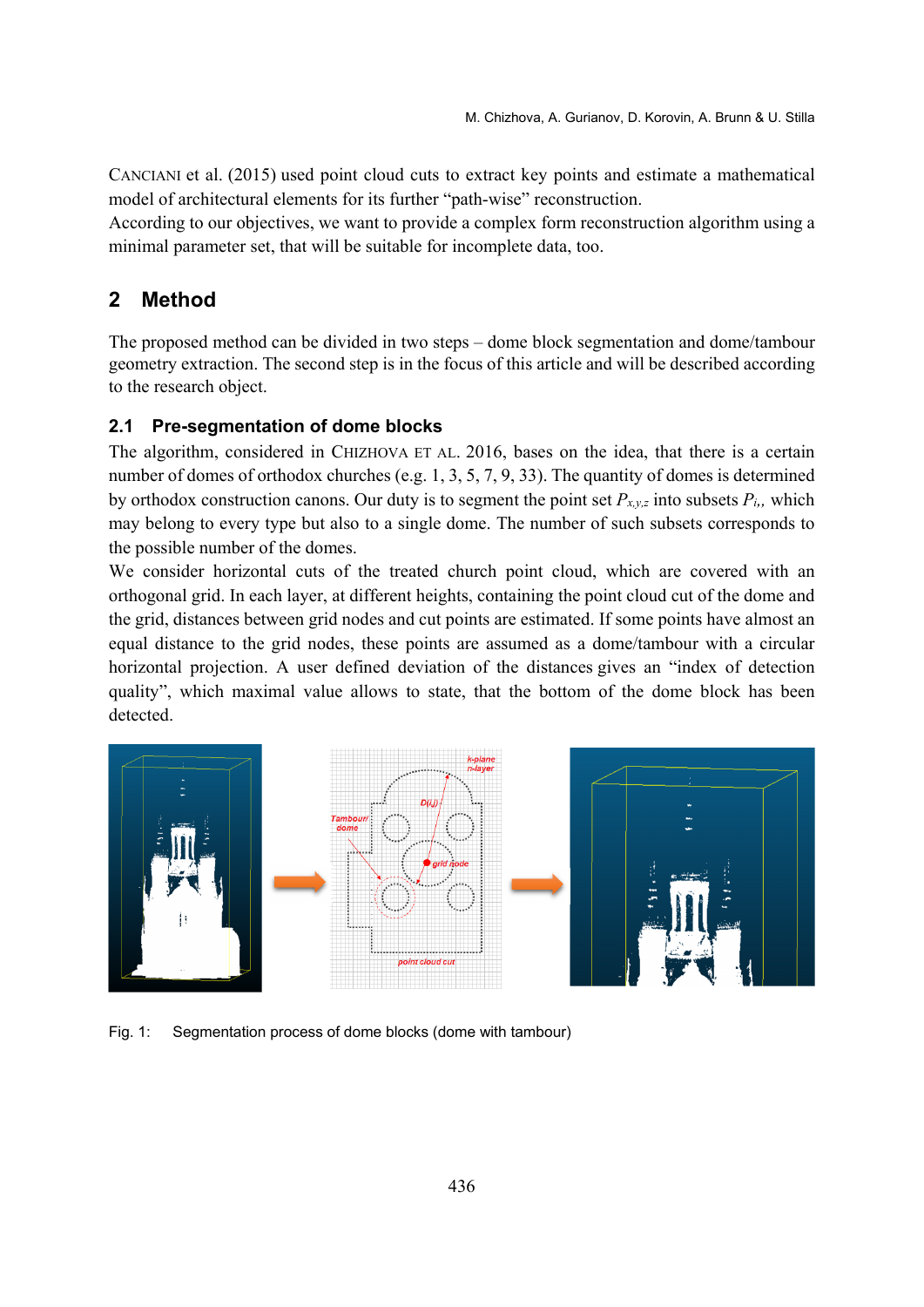#### **2.2 Mathematical modelling and point cloud simulation of domes**

In this research, the mathematical model of the dome should consider the specific properties of point cloud analysis as well as the classification and storage procedure of recognized objects. Therefore, it is necessary to reduce a space dimension, in which an analysis is carried out, and to minimize a set of model parameters, keeping its generality. As a basic form of a dome, we will choose the most common onion form, which can be considered more universal in relation to other domes forms (e.g. oval domes). Besides, it is necessary to consider such types of domes (and its tambours) like ripped or "umbrella" domes, which are divided at the base into curved segments, which follow the curve of the elevation.



Fig. 2: Different types of domes and tambours

Obviously, the onion domes have an axial symmetry, being a surface of rotation, which are defined completely by a planar profile curve (meridian).

Therefore, the modeling of a dome form can be considered as a selection of a planar parametric curve, setting the meridian. Let's direct the abscissa axis along the dome axis from its basis to its top, then a radius of the dome cuts on different heights will be stored on the ordinate axis. Moving along the dome axis, the radius of its cut increases at first, reaching a maximum, then decreases, concerning an axis on its top. Obviously, there is a crease point between a maximum and top.

This kind of geometrical forms is described usually with parametric third order Bezier curves or cubic splines. However, in our case, this representation form cannot be used, because a parameter set of Bezier curve includes not only the points on this curve but external point too, setting its tangent and providing only directional information (a curve does not pass through these points).

Obviously, the reconstruction procedure of a tangent to the dome surface in the point cloud will have an error, which is bigger as an error by the definition of point coordinates on the dome surface. But a specific feature of the Bezier curves is, that the allocation of parametric tangents has more influence on a curve form as the coordinates of a points on this curve.

Moreover, a standard set of tangent segments with coordinates of its end points cannot be used in our case, because it will complicate a procedure of object classification and storage. A tangent setting with normalized vectors can solve as makeshift, but it will not improve a situation with error determination.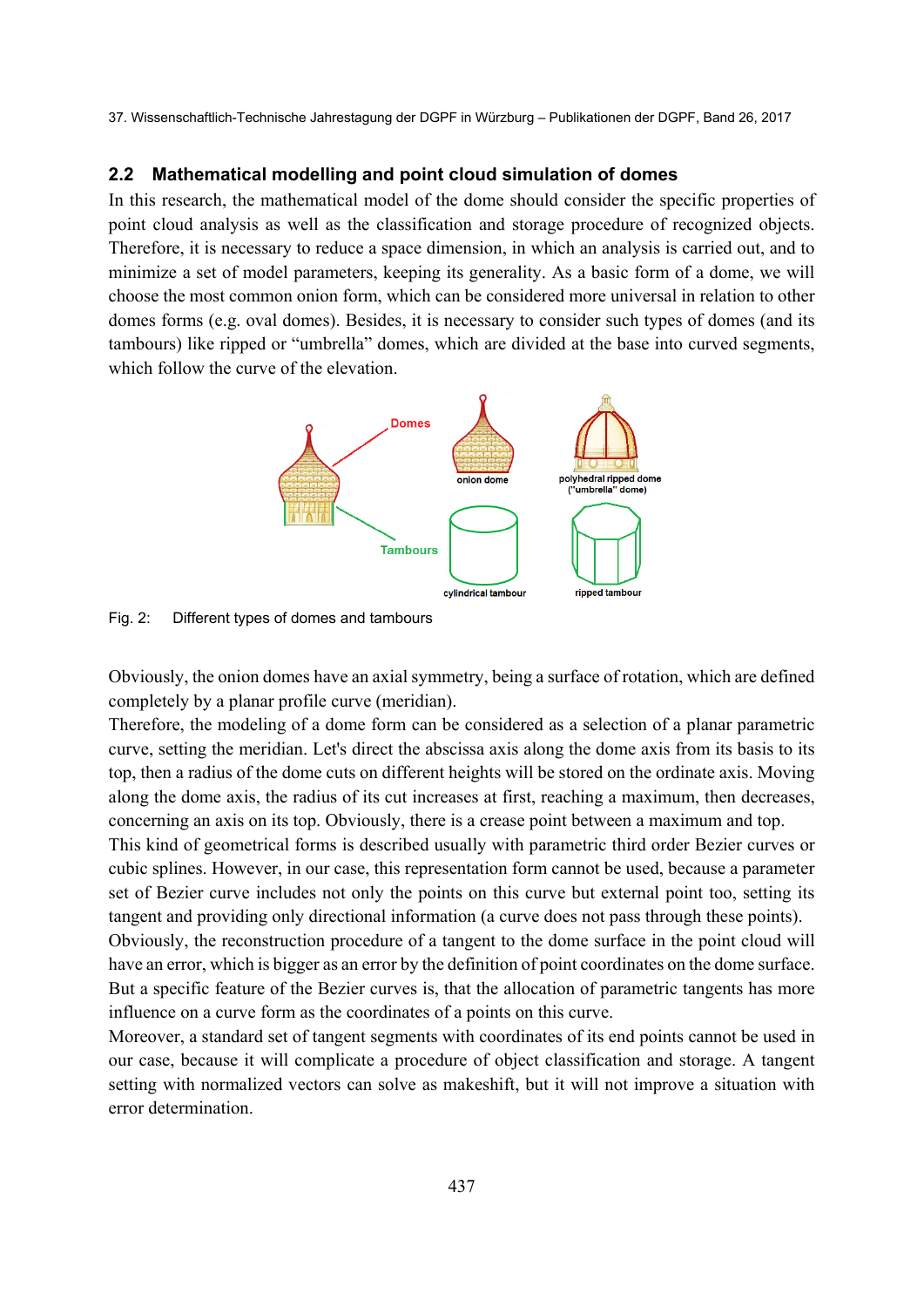An application of a cubic spline is problematic in this case, too. It is known, that cubic spline parameters significantly depend on a piecewise-defined interval or its knots, building this spline. An effective classification will be interfered through a problem to offer a spline composition, uniform for all reconstructed dome forms.

Obviously, all listed above problems are insoluble in case of a geometry reconstruction from incomplete data, if a dome is partially destroyed or scanned with a big error.

Assuming enough simple prerequisites, it is possible to approximate a dome profile curve with a third degree polynomial, which coefficients are determined by coordinates of four reference points. In this case, the coefficient values or polynomial roots will be invariant concerning the choice of these reference points that allows using of polynomial coefficients or its roots as form parameters by object classification and storage.

Following points are chosen as reference (features) points:

- Dome basis: a point on the junction from the tambour to the dome  $(P_0(x_0, v_0))$ ;
- Equator: a point on the maximal radius of the profile curve  $(P_I(x_I, y_I))$ ;
- The crease point by the function change of the profile curve  $(P_2(x_2, y_2))$ ;
- The point on the dome top  $(P_3(x_3, y_3 = 0))$



Fig. 3: Reference points on dome profile to be detected

Obviously, a point *Р3* corresponds to one of the polynomial roots; therefore, a dome top can be chosen as one of the polynomial parameters and coefficients *a, b, c* of the second order polynomial as residual parameters. In this case, a profile curve model can be defined as

#### $f(x)=(ax^2+bx+c)(x-x_3)$

This model was investigated during extensive computing experiments, in which course it has become clear that the cubic polynomial is not suitable due to wrong approximation of *Р3* point vicinity. In particular, a condition of the profile contact with dome axis is violated, but it cannot be permitted by the construction rules of domes. Thus, a polynomial order has been raised to the fourth without increasing the parameter number for faults elimination. It is possible, if the difference  $(x-x_3)$  will be squared.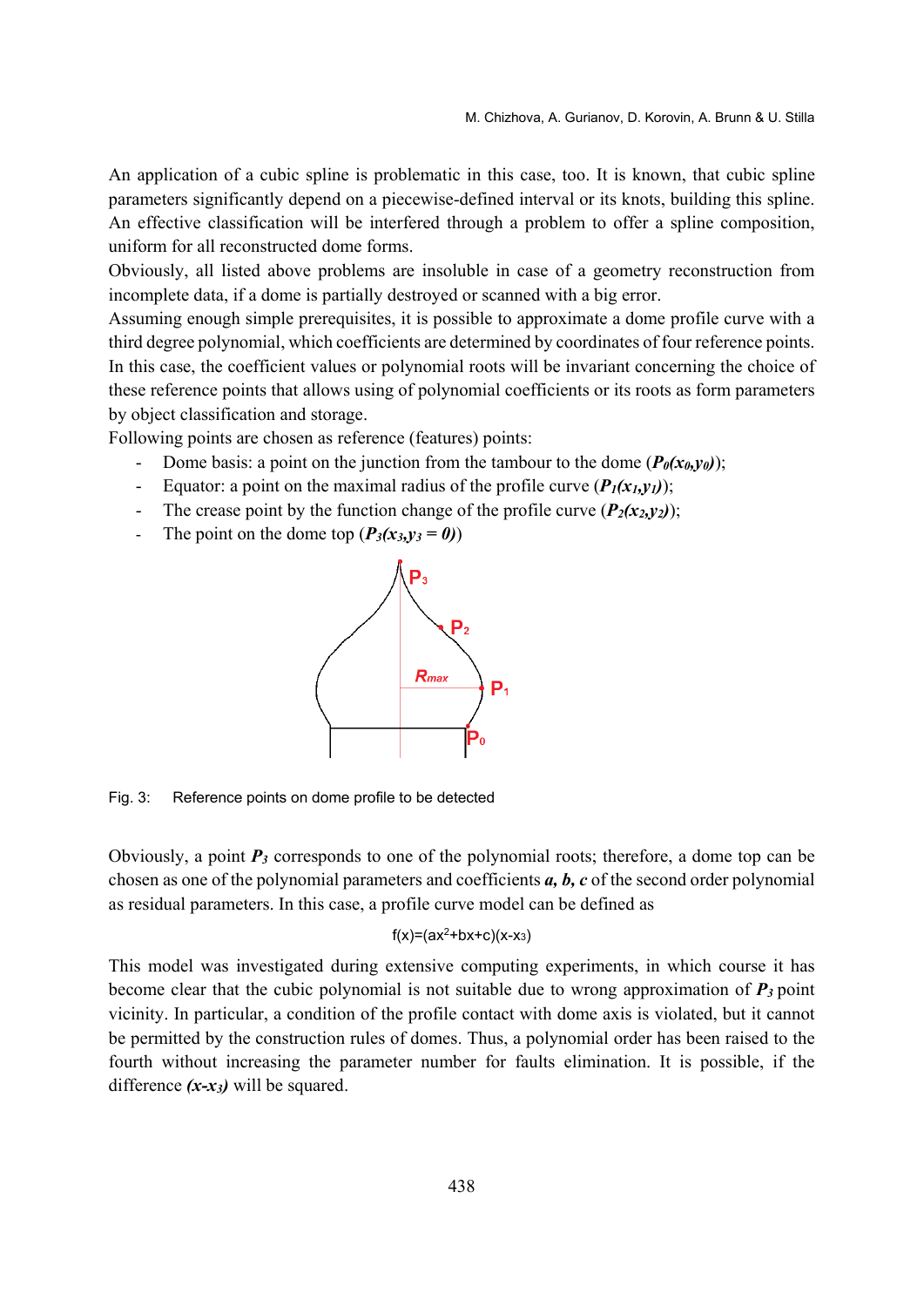Thus, the model can be defined by multiplication of second order polynomial to squared difference:

### $f(x)=(ax^2+bx+c)(x-x_3)^2$

Due to  $x_3$ -root multiplicity, the total number of parameters will remain equal to four; it is necessary to determine three residual unknown model parameters *a, b, c* (*x3* is already known). All calculation formulas have been received using a computer algebra system and exported into the C++ programming language. It allows to construct a generator for the simulation of domes point clouds. The program realization of the test data generator and geometry analyzer is made in a crossplatform integrated environment of software development (IDE) Qt5 using the PCL library version 1.8.



Fig. 4: Generated point clouds of domes

### **2.3 Extraction and reconstruction of the dome geometry**

A detection procedure of dome the geometry consists of the following steps:

- Point cloud regularization;
- Definition and refining of dome axis coordinates;
- Profile curve extraction;
- Definition and refining of model parameters.

### 2.3.1 Point cloud regularization

Point cloud regularization allows reducing a point cloud capacity to values according to given spatial resolution and – therefore – modeling accuracy that relieves excessive calculations and increases the program efficiency. Moreover, it allows to eliminate the potential irregularity of the input point cloud. This procedure splits the point cloud space with cubic voxel grids. Further, all points in each voxel have been replaced with their centroides, which coordinates are defined by the average of such point coordinates.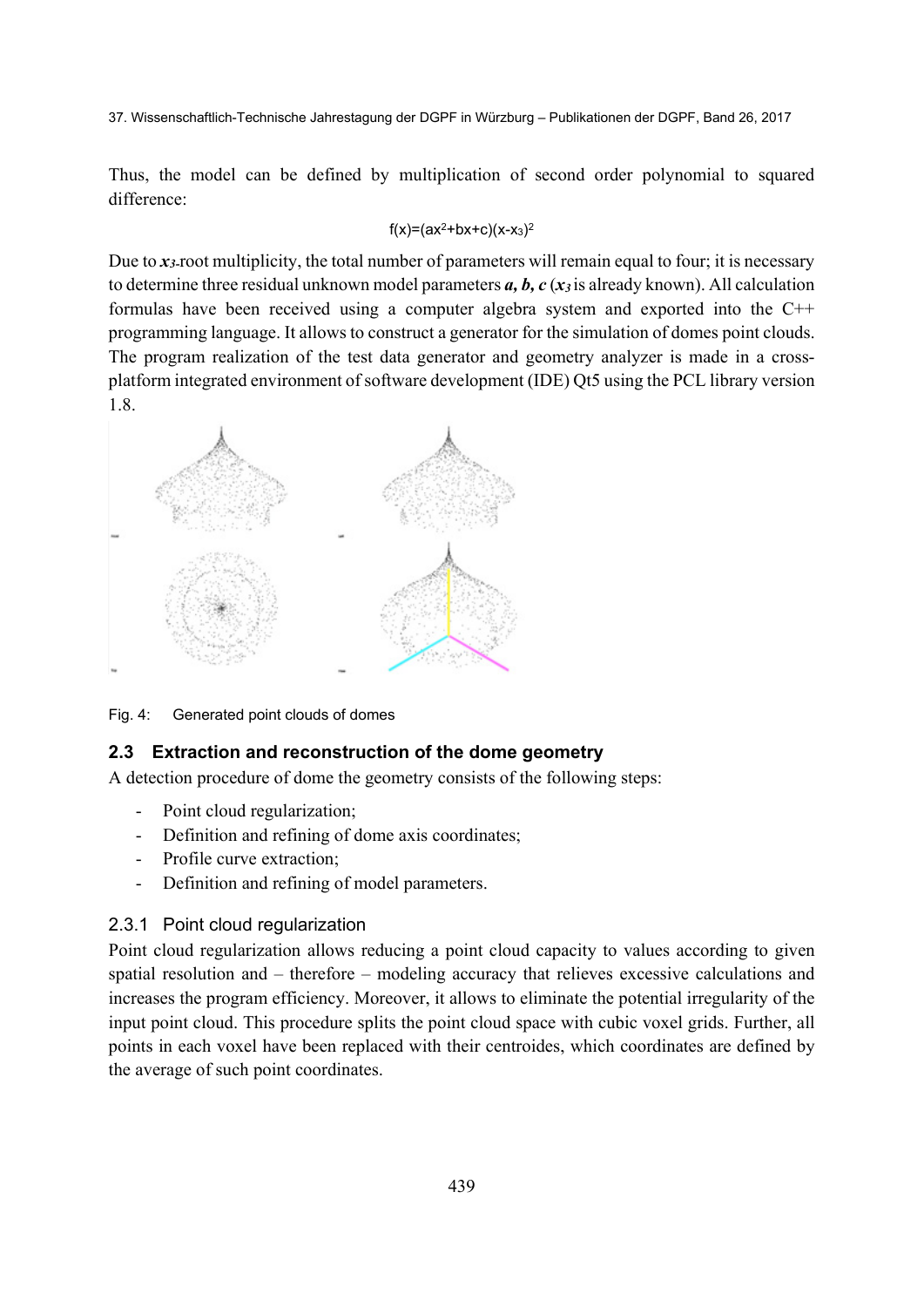However, in case of incomplete input data, it can be insufficiently for the construction of the profile curve. In particular, this procedure does not guarantee that the centroid of the considered layer will coincide surely with the center of the circle, being a dome cut in this layer.

#### 2.3.2 Dome axis extraction

On the next step, a layered bottom-up "scanning" of the grid will be carried out for the dome axis definition and creation of its array. All horizontal grid layer, which include at least three points, will be analyzed with the following algorithm:

- 1) At first, a projection of all layer points to the plane  $z=0$  will be calculated;
- 2) Then the initial proximity of the center and the circumcircle of these points will be defined. Three points will be chosen for this purpose according to the following rule: at first we choose two points in the point set, lying on the maximal distance from each other, then we find a third point, which is maximal distant from each of the first two points. Based on this data, the center coordinates and radius of the circle, set by the chosen points, are calculated. Such procedure allows to increase the definition accuracy of the initial parameter proximity in case of incomplete input data.
- 3) Further, circle parameters are specified by the conjugate gradient method for the minimization of the sum of squared distances from the circle to all points in this layer. The calculated coordinates of the circle center are accepted as dome axis coordinates in this layer and saved for a subsequent averaging on all analyzed layers.
- 4) Then we search for maximum and minimum distances from this center to the layer points. It is necessary for detecting of possible polygonal forms in the dome cut.

A maximal distance is accepted as radius of regular polygon's circumcircle and saved in the array element of profile curve according to an analyzed layer.

A minimal distance is considered as the incircle radius of the same polygon using for the assessment of polygon sides number (n) with the following formula:

#### n=1800/arccos(Rmin/Rmax)

Besides, an angle, which set a direction on the first found maximum, will be estimated in polar coordinate system.

Further, these parameters are specified by conjugate gradient method for deviation's minimization of all layer points from constructed polygon. The calculated values will be stored for the subsequent averaging on the analyzed layers, which is carried out separately for dome and tambour.

5) After the "scanning" of the layers, which are important for the analysis, we build up an array containing information about layer height, maximal cut radius in the layer and polygon parameters. Average coordinate values of cut centers are accepted as dome axis allocation.

Then, an array analysis will be carried out for the parameter assessment of profile curve.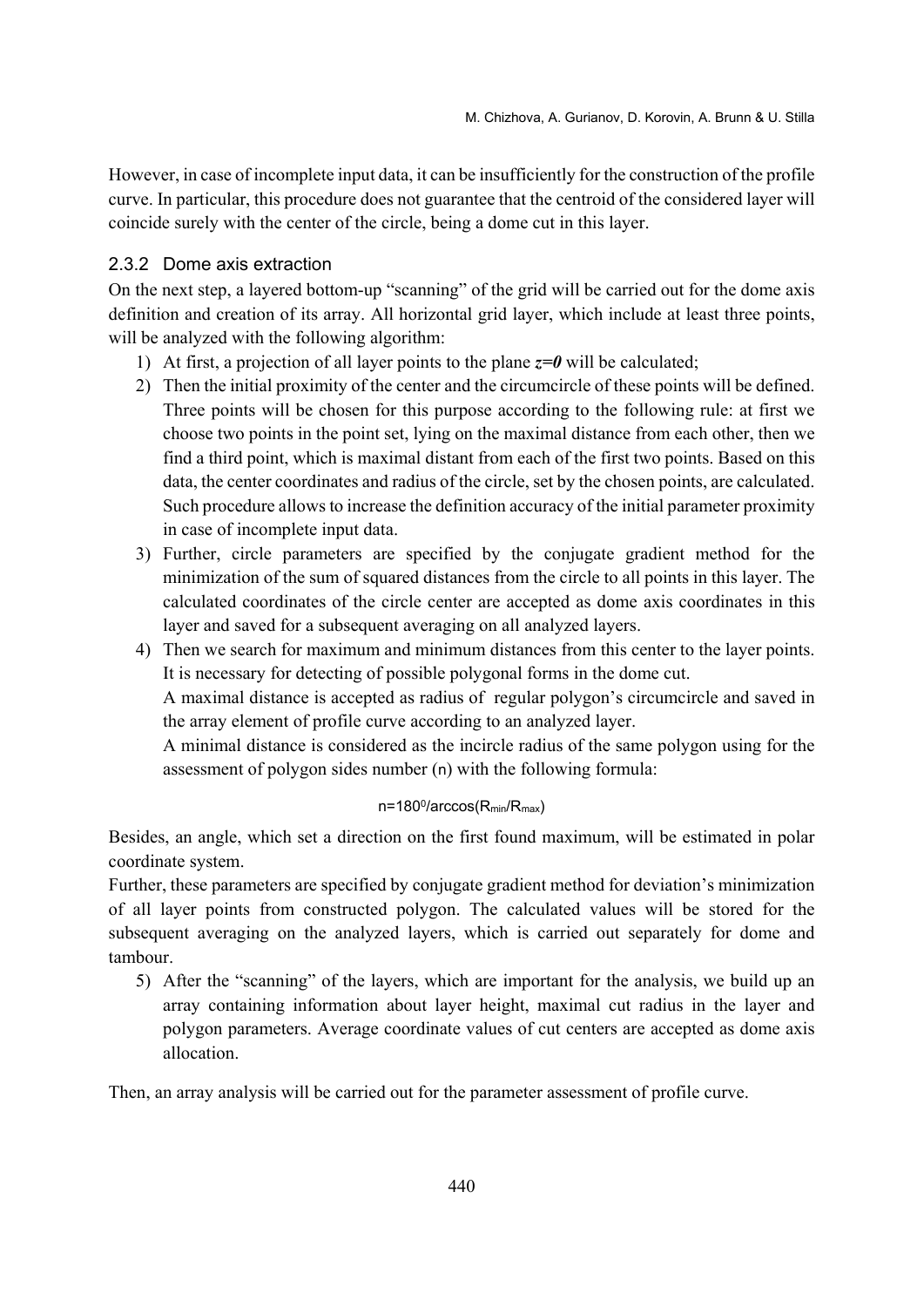#### 2.3.3 Profile extraction and model definition

A profile curve and its first derivative, defined by numerical differentiation, are needed for steady searching of reference (feature) points. A second derivative of profile curve could be useful for point *P2* search, but preliminary experiment shows, that an error of its values, defined by a numerical method, is very big due to noise with accidental outliers.

Therefore, only the function and its first derivative are analyzed. Array recognition is carried out according to increasing layer height.

The following feature points are detected from function and derivative analysis:

- 1) the point  $P_0$  is detected by the maximal value of first derivative;
- 2) the point  $P_1$  is detected by the maximal value of the function;
- 3) the point  $P_2$  is detected by the minimal value of first derivative and
- 4) the point  $P_3$  is detected by the maximal height value of dome point cloud.



Fig. 5: Derivative analysis of extracted profile curve

The model parameters *a, b, c, x3* are calculated from the coordinates of found points and specified by a least squares method. Thus, a profile curve will be constructed based on this data.



Fig. 6: Reconstructed profile curve from point cloud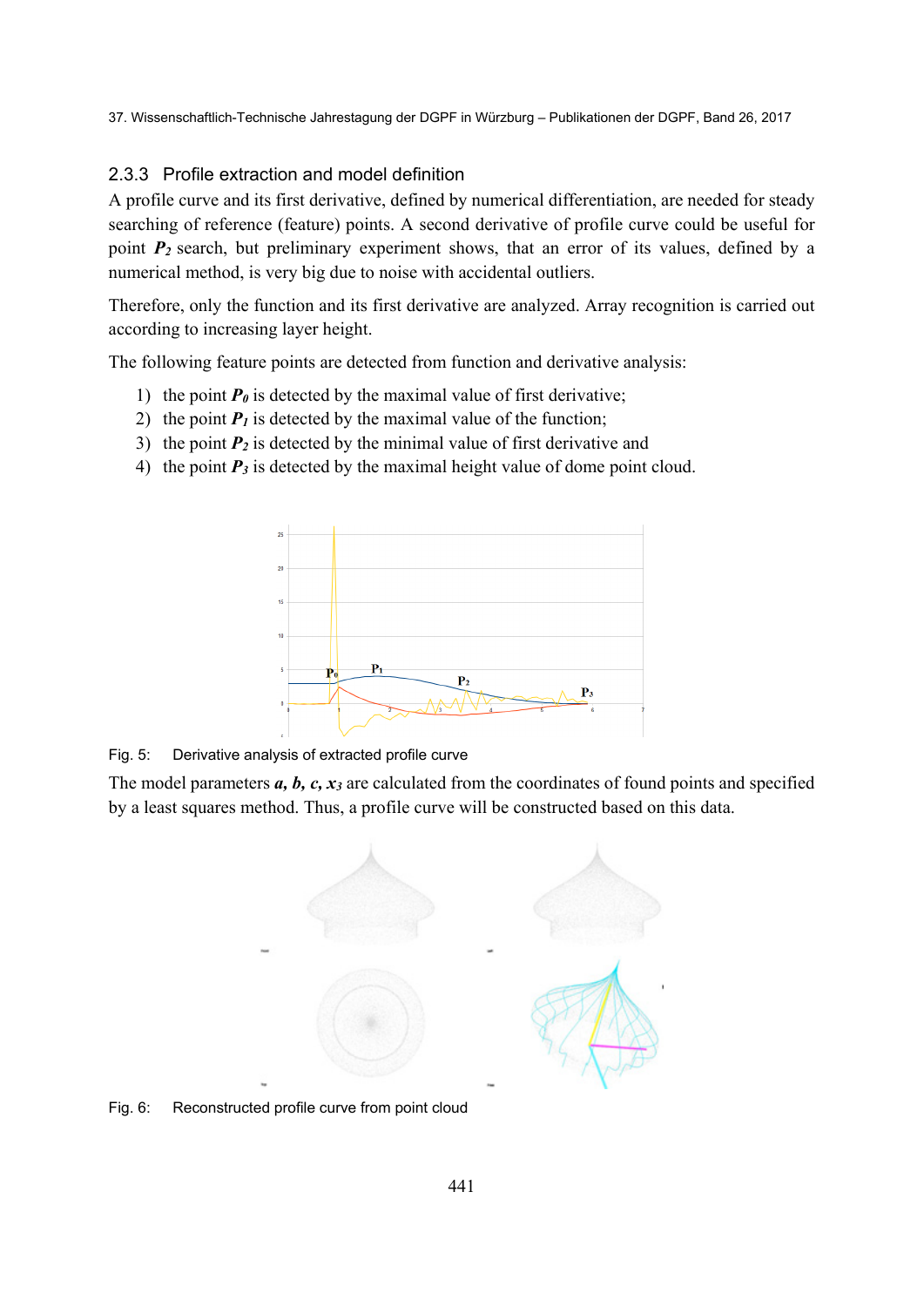In the final step, the averaging of polygon parameters is carried out for the dome and the tambour. A cut is polygonal, if the number of sides  $2 \le n \le 14$ . In all other cases it will be considered as a circle.

For the simplification of the classification problem, it could be better to store profile curve parameters instead of the coordinates of reference (feature) points. For this purpose, it is necessary to normalize coordinates of these points on the dome height, which is defined by the optimization, to repeatedly calculate and store profile parameters based on this normalization.

## **3 Conclusion**

This article presents a robust and efficient method of the automatic extraction and reconstruction of complex geometrical cupola forms from point clouds. An example has been shown.

Practically, a calculation of the second derivation is not necessary because of oscillations of discrete point cloud. The algorithm shows a good geometry reconstruction in practical application.

### **4 References**

- ALBY, E., & GRUSSENMEYER, P., 2012: From point cloud to 3d model, modelling methods based on architectural knowledge applied to fortress of chatel-sur-moselle (france). – International Archives of the Photogrammetry, Remote Sensing and Spatial Information Sciences **39**(B5), 75-80.
- BARAZETTI, L., BANFI, F., BRUMANA, R., PREVITALI, M. & RONCORONI, F., 2016: Bim from laser scans... not just for buildings: Nurbs-based parametric modeling of a medieval bridge. ISPRS Annals of the Photogrammetry, Remote Sensing and Spatial Information Sciences **III**(5), 51-56.
- BELYAEVA, Z., 2014: Geometric modelirovanie prostranstvennyh konstrukziy. PhD thesis. Uralische Föderale Universität benannt nach dem ersten Präsidenten Russlands B.N. Jelzin, Jekaterinburg, Russland.
- BUENO, M., MARTINEZ-SANCHEZ, J., GONZALEZ-JORGE, H. & LORENZO, H., 2016: Detection of geometric keypoints and its application to point cloud coarse registration. The International Archives of the Photogrammetry, Remote Sensing and Spatial Information Sciences **41**(B3), 187-194.
- BUREICK, J., NEUNER, H., HARMENING, C. & NEUMANN, I., 2016: Curve and surface approximation of 3d point clouds. Allgemeine vermessungs-nachrichten (avn) **123**(11-12), 315-327.
- CANCIANI, M., FALCOLINI, C., SACCONE, M. & SPADAFORA, G., 2013: From point clouds to architectural models: algorithms for shape reconstruction. The International Archives of the Photogrammetry, Remote Sensing and Spatial Information Sciences **40**(5/W1), 27-34.
- CHIZHOVA, M., KOROVIN, D., BRUNN, A. & STILLA, U., 2016: Automatical segmentation of cupola blocks from unorganized point clouds. Proccedings of GeoSpace Congress in Kiev.
- DORE, C., MURPHY, M., MCCARTHY, S., BRECHIN, F., CASIDY, C. & DIRIX, E., 2015: Historic Building Information Model (HBIM). The International Archives of the Photogrammetry, Remote Sensing and Spatial Information Sciences **40**(5/W4), 351-357.